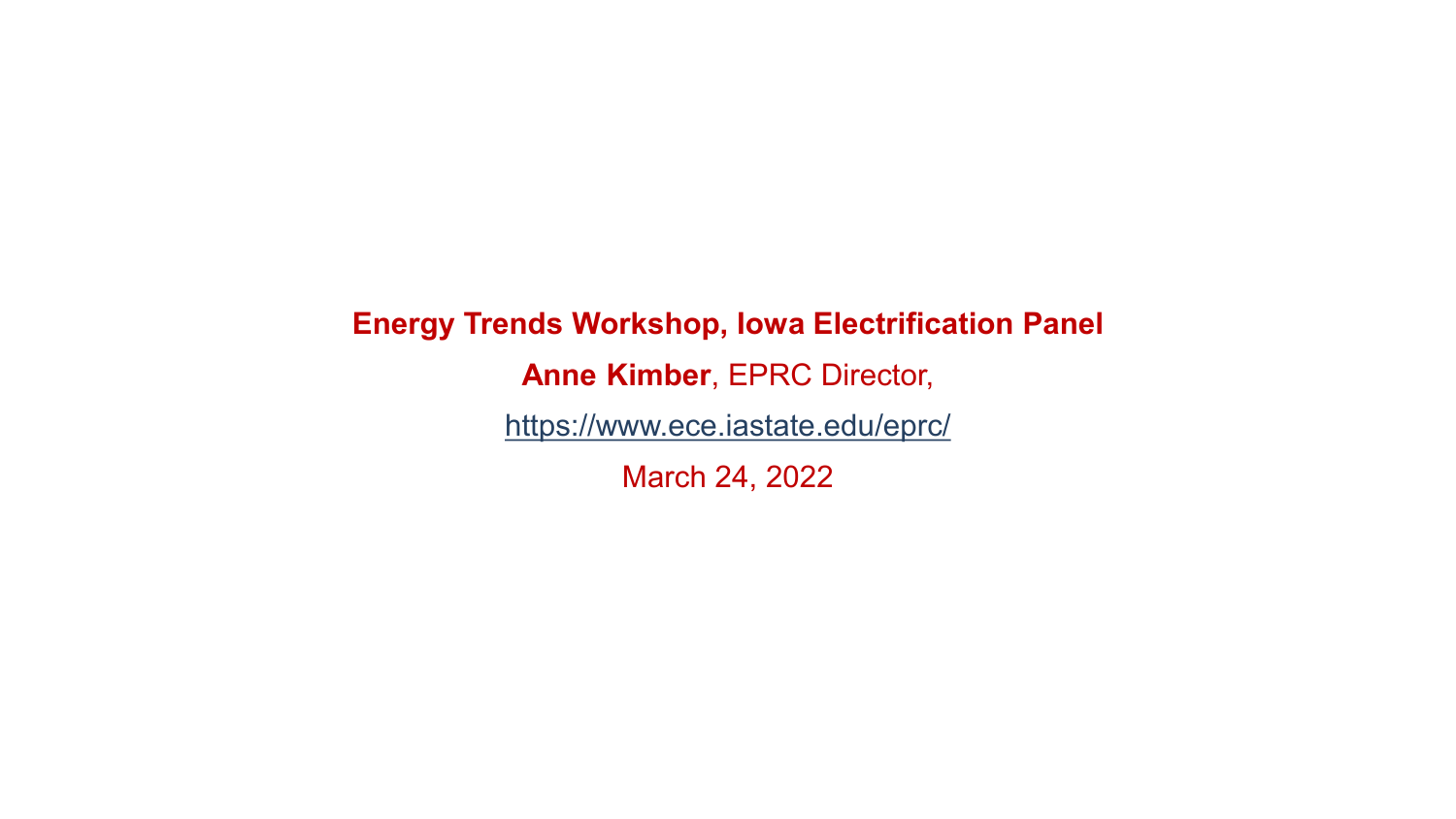## **Background: EPRC: Started in 1963 as Power Affiliates Program**

**"Advance research and graduate education in electric power systems; strengthen industry ties"**

## **Industry Members:**

- Alliant Energy
- City of Ames
- Cedar Falls Utilities
- Central Iowa Power Cooperative
- Corn Belt Power Cooperative
- International Transmission Company
- MidAmerican Energy
- MidContinent Independent System Operator
- Northwest Iowa Power Cooperative

**EPRC: Catalyst for collaboration** in ISU-industry-National Laboratories power systems R&D and technology transfer, to strengthen undergraduate and graduate education in energy infrastructure.

We study power systems from large interconnected transmission grids to microgrid-scale- with strength in fundamental and applied work in transmission and distribution planning and operation, and cybersecurity.

Research and education driven to improve reliability and security of the grid as more variable and distributed generation resources are connected, and as loads also become more variable.

**Other Collaborators:** Algona Municipal Utilities, Maquoketa Valley Electric Cooperative, Iowa Lakes Electric Cooperative, Iowa Army National Guard, Department of Energy, Idaho and Sandia National Labs (and other National Labs),National Science Foundation, American Public Power Association, SunCrate, PowerFilm

Power Systems Engineering Faculty: Experts in their profession

- **Venkataramana Ajjarapu**, Whitney Professor, IEEE Fellow, [vajjarap@iastate.edu](mailto:vajjarap@iastate.edu); voltage stability, T&D co-modeling
- **Chao Hu, Mechanical Engineering;** battery testing, battery state estimation, battery life prediction, [chaohu@iastate.edu](mailto:chaohu@iastate.edu)
- **Ian Dobson**, Sandbulte Professor, IEEE Fellow, [Dobson@iastate.edu](mailto:Dobson@iastate.edu); voltage collapse, cascading outage
- **Manimaran Govindarasu**, Marston, Harpole Professor, IEEE Fellow, [gmani@iastate.edu](mailto:gmani@iastate.edu); cyber security of power systems
- **Jim McCalley-** Marston, London Professor, IEEE Fellow, *jdm@iastate.edu;* SEAMS project, co-optimization of generation and transmission planning, wind energy integration
- **Hugo Villegas-Pico**, Harpole-Pentair Assistant Professor, Power Systems, Power Electronics and Controls, [hvillega@iastate.edu](mailto:hvillega@iastate.edu)
- **Zhaoyu Wang**, Northrop Grumman Associate Professor, [wzy@iastate.edu](mailto:wzy@iastate.edu); Distribution Systems, renewable energy integration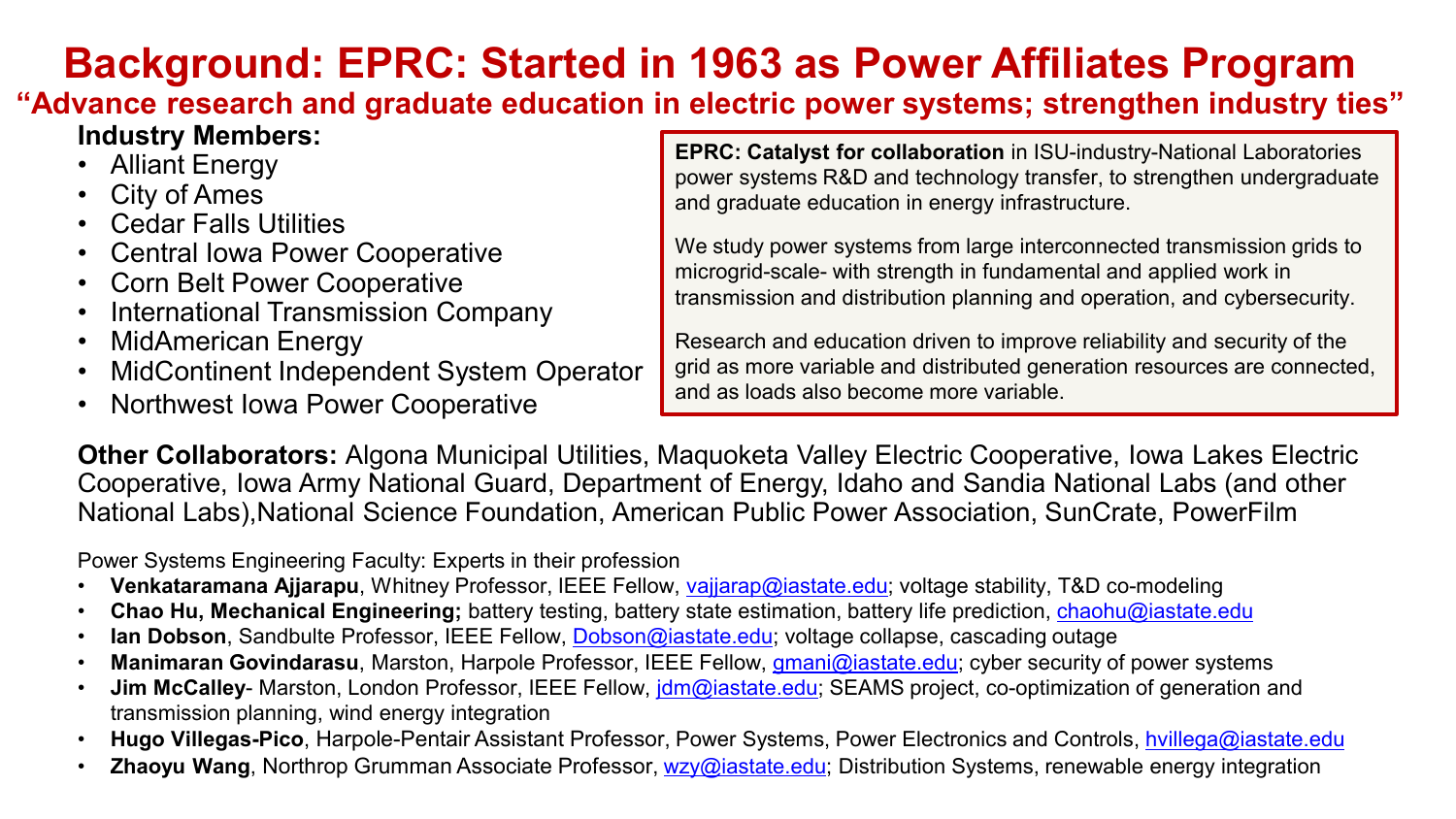## Use cases: Summer peak day demand profiles for critical customer loads